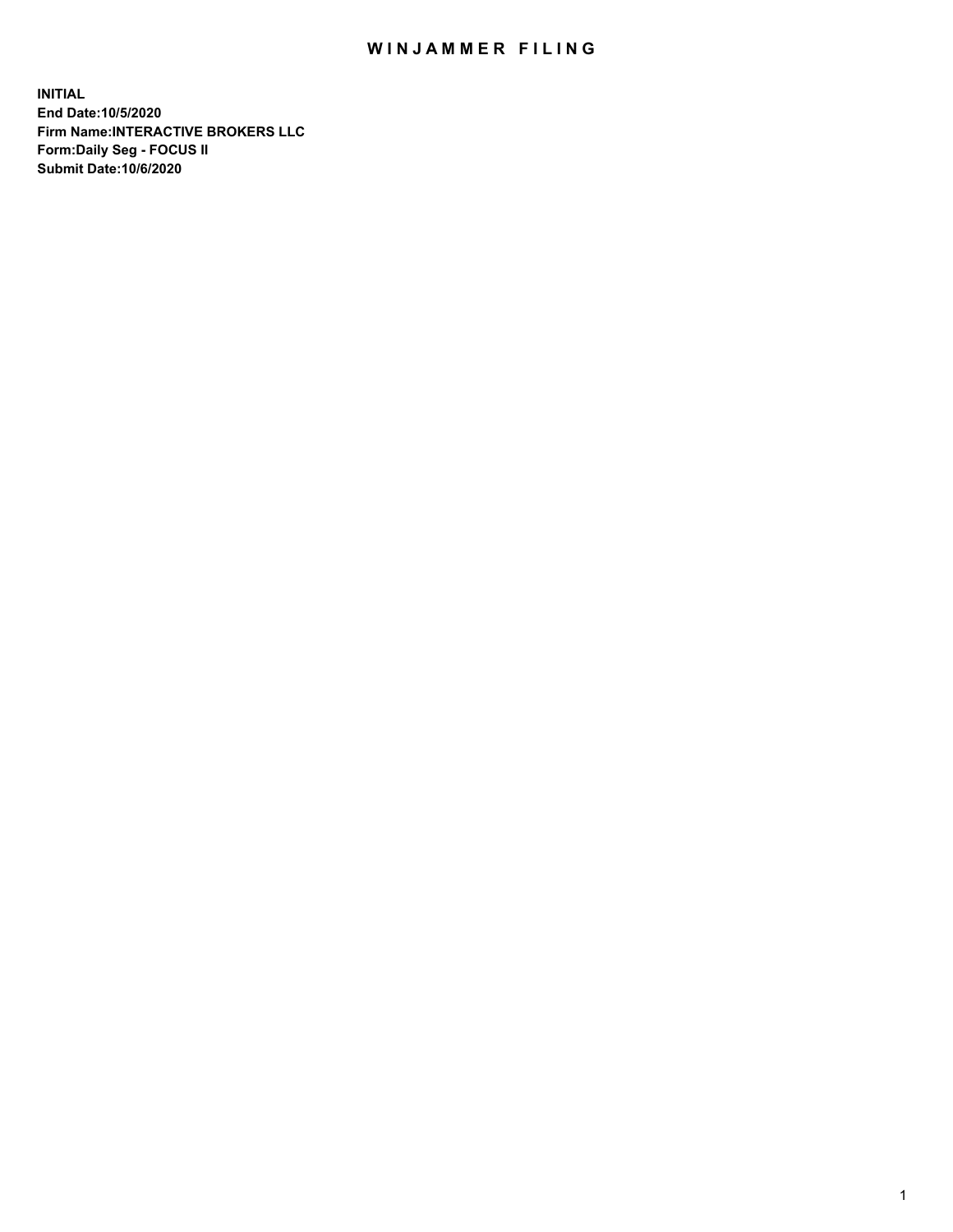**INITIAL End Date:10/5/2020 Firm Name:INTERACTIVE BROKERS LLC Form:Daily Seg - FOCUS II Submit Date:10/6/2020 Daily Segregation - Cover Page**

| Name of Company                                                                                                                                                                                                                                                                                                                | <b>INTERACTIVE BROKERS LLC</b>                                                   |
|--------------------------------------------------------------------------------------------------------------------------------------------------------------------------------------------------------------------------------------------------------------------------------------------------------------------------------|----------------------------------------------------------------------------------|
| <b>Contact Name</b>                                                                                                                                                                                                                                                                                                            | James Menicucci                                                                  |
| <b>Contact Phone Number</b>                                                                                                                                                                                                                                                                                                    | 203-618-8085                                                                     |
| <b>Contact Email Address</b>                                                                                                                                                                                                                                                                                                   | jmenicucci@interactivebrokers.c<br>om                                            |
| FCM's Customer Segregated Funds Residual Interest Target (choose one):<br>a. Minimum dollar amount: ; or<br>b. Minimum percentage of customer segregated funds required:% ; or<br>c. Dollar amount range between: and; or<br>d. Percentage range of customer segregated funds required between:% and%.                         | <u>0</u><br>$\overline{\mathbf{0}}$<br>155,000,000 245,000,000<br>0 <sub>0</sub> |
| FCM's Customer Secured Amount Funds Residual Interest Target (choose one):<br>a. Minimum dollar amount: ; or<br>b. Minimum percentage of customer secured funds required:% ; or<br>c. Dollar amount range between: and; or<br>d. Percentage range of customer secured funds required between:% and%.                           | <u>0</u><br>$\overline{\mathbf{0}}$<br>80,000,000 120,000,000<br>0 <sub>0</sub>  |
| FCM's Cleared Swaps Customer Collateral Residual Interest Target (choose one):<br>a. Minimum dollar amount: ; or<br>b. Minimum percentage of cleared swaps customer collateral required:% ; or<br>c. Dollar amount range between: and; or<br>d. Percentage range of cleared swaps customer collateral required between:% and%. | <u>0</u><br>$\underline{\mathbf{0}}$<br>0 <sub>0</sub><br>0 <sub>0</sub>         |

Attach supporting documents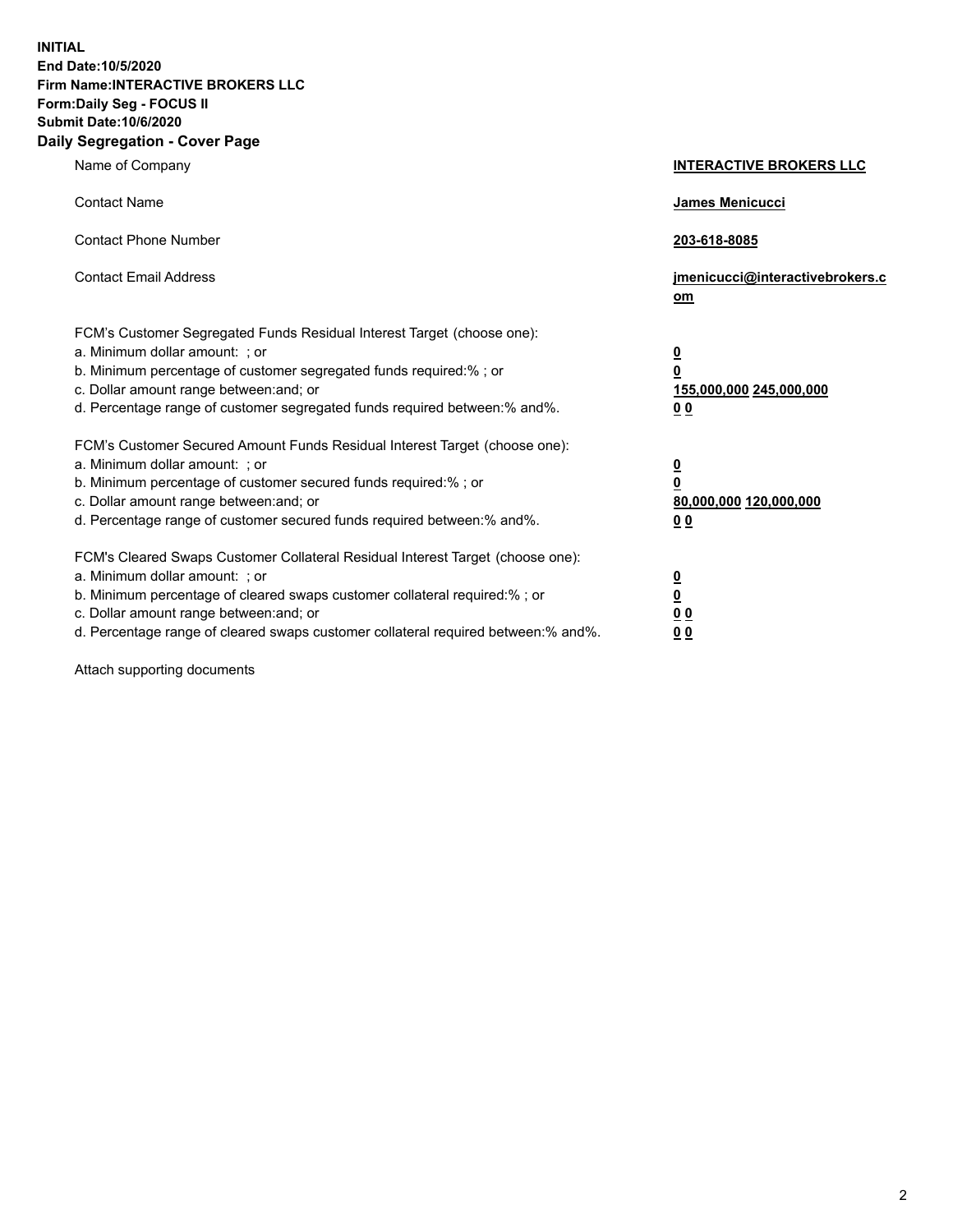**INITIAL End Date:10/5/2020 Firm Name:INTERACTIVE BROKERS LLC Form:Daily Seg - FOCUS II Submit Date:10/6/2020 Daily Segregation - Secured Amounts**

|     | Daily Segregation - Secureu Amounts                                                                        |                                      |
|-----|------------------------------------------------------------------------------------------------------------|--------------------------------------|
|     | Foreign Futures and Foreign Options Secured Amounts                                                        |                                      |
|     | Amount required to be set aside pursuant to law, rule or regulation of a foreign                           | $0$ [7305]                           |
|     | government or a rule of a self-regulatory organization authorized thereunder                               |                                      |
| 1.  | Net ledger balance - Foreign Futures and Foreign Option Trading - All Customers                            |                                      |
|     | A. Cash                                                                                                    | 581,390,767 [7315]                   |
|     | B. Securities (at market)                                                                                  | $0$ [7317]                           |
| 2.  | Net unrealized profit (loss) in open futures contracts traded on a foreign board of trade                  | -6,880,934 [7325]                    |
| 3.  | Exchange traded options                                                                                    |                                      |
|     | a. Market value of open option contracts purchased on a foreign board of trade                             | 3,157,702 [7335]                     |
|     | b. Market value of open contracts granted (sold) on a foreign board of trade                               | -1,529,750 [7337]                    |
| 4.  | Net equity (deficit) (add lines 1. 2. and 3.)                                                              | 576, 137, 785 [7345]                 |
| 5.  | Account liquidating to a deficit and account with a debit balances - gross amount                          | 4,572 [7351]                         |
|     | Less: amount offset by customer owned securities                                                           | 0 [7352] 4,572 [7354]                |
| 6.  | Amount required to be set aside as the secured amount - Net Liquidating Equity                             | 576,142,357 [7355]                   |
|     | Method (add lines 4 and 5)                                                                                 |                                      |
| 7.  | Greater of amount required to be set aside pursuant to foreign jurisdiction (above) or line                | 576,142,357 [7360]                   |
|     | 6.                                                                                                         |                                      |
|     | FUNDS DEPOSITED IN SEPARATE REGULATION 30.7 ACCOUNTS                                                       |                                      |
| 1.  | Cash in banks                                                                                              |                                      |
|     | A. Banks located in the United States                                                                      | 30,283,522 [7500]                    |
|     | B. Other banks qualified under Regulation 30.7                                                             | 0 [7520] 30,283,522 [7530]           |
| 2.  | Securities                                                                                                 |                                      |
|     | A. In safekeeping with banks located in the United States                                                  | 499,909,000 [7540]                   |
|     | B. In safekeeping with other banks qualified under Regulation 30.7                                         | 0 [7560] 499,909,000 [7570]          |
| 3.  | Equities with registered futures commission merchants                                                      |                                      |
|     | A. Cash                                                                                                    | $0$ [7580]                           |
|     | <b>B.</b> Securities                                                                                       | $0$ [7590]                           |
|     | C. Unrealized gain (loss) on open futures contracts                                                        | $0$ [7600]                           |
|     | D. Value of long option contracts                                                                          | $0$ [7610]                           |
|     | E. Value of short option contracts                                                                         | 0 [7615] 0 [7620]                    |
| 4.  | Amounts held by clearing organizations of foreign boards of trade                                          |                                      |
|     | A. Cash                                                                                                    | $Q$ [7640]                           |
|     | <b>B.</b> Securities                                                                                       | $0$ [7650]                           |
|     | C. Amount due to (from) clearing organization - daily variation                                            | $0$ [7660]                           |
|     | D. Value of long option contracts                                                                          | $0$ [7670]                           |
|     | E. Value of short option contracts                                                                         | 0 [7675] 0 [7680]                    |
| 5.  | Amounts held by members of foreign boards of trade                                                         |                                      |
|     | A. Cash                                                                                                    | 163,690,722 [7700]                   |
|     | <b>B.</b> Securities                                                                                       | $0$ [7710]                           |
|     | C. Unrealized gain (loss) on open futures contracts                                                        | 3,099,627 [7720]                     |
|     | D. Value of long option contracts                                                                          | 3,157,702 [7730]                     |
|     | E. Value of short option contracts                                                                         | <u>-1,529,750</u> [7735] 168,418,301 |
|     |                                                                                                            | [7740]                               |
| 6.  | Amounts with other depositories designated by a foreign board of trade                                     | $0$ [7760]                           |
| 7.  | Segregated funds on hand                                                                                   | $0$ [7765]                           |
| 8.  | Total funds in separate section 30.7 accounts                                                              | 698,610,823 [7770]                   |
| 9.  | Excess (deficiency) Set Aside for Secured Amount (subtract line 7 Secured Statement<br>Page 1 from Line 8) | 122,468,466 [7380]                   |
| 10. | Management Target Amount for Excess funds in separate section 30.7 accounts                                | 80,000,000 [7780]                    |
| 11. | Excess (deficiency) funds in separate 30.7 accounts over (under) Management Target                         | 42,468,466 [7785]                    |
|     |                                                                                                            |                                      |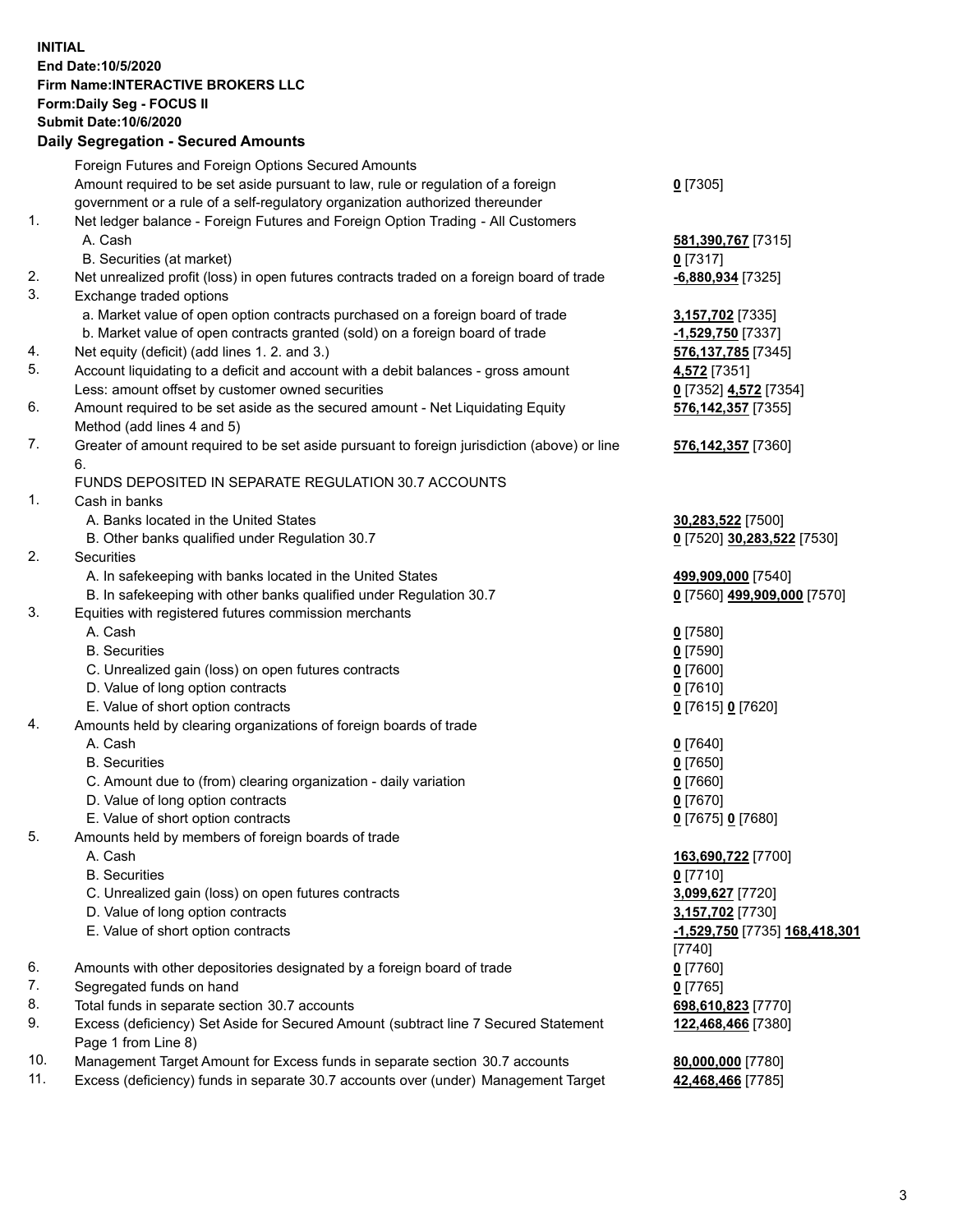**INITIAL End Date:10/5/2020 Firm Name:INTERACTIVE BROKERS LLC Form:Daily Seg - FOCUS II Submit Date:10/6/2020 Daily Segregation - Segregation Statement** SEGREGATION REQUIREMENTS(Section 4d(2) of the CEAct) 1. Net ledger balance A. Cash **5,386,785,228** [7010] B. Securities (at market) **0** [7020] 2. Net unrealized profit (loss) in open futures contracts traded on a contract market **-30,005,169** [7030] 3. Exchange traded options A. Add market value of open option contracts purchased on a contract market **302,906,398** [7032] B. Deduct market value of open option contracts granted (sold) on a contract market **-254,532,514** [7033] 4. Net equity (deficit) (add lines 1, 2 and 3) **5,405,153,943** [7040] 5. Accounts liquidating to a deficit and accounts with debit balances - gross amount **6,126,357** [7045] Less: amount offset by customer securities **0** [7047] **6,126,357** [7050] 6. Amount required to be segregated (add lines 4 and 5) **5,411,280,300** [7060] FUNDS IN SEGREGATED ACCOUNTS 7. Deposited in segregated funds bank accounts A. Cash **1,084,779,712** [7070] B. Securities representing investments of customers' funds (at market) **2,660,305,897** [7080] C. Securities held for particular customers or option customers in lieu of cash (at market) **0** [7090] 8. Margins on deposit with derivatives clearing organizations of contract markets A. Cash **7,491,703** [7100] B. Securities representing investments of customers' funds (at market) **1,811,193,121** [7110] C. Securities held for particular customers or option customers in lieu of cash (at market) **0** [7120] 9. Net settlement from (to) derivatives clearing organizations of contract markets **-997,254** [7130] 10. Exchange traded options A. Value of open long option contracts **302,550,928** [7132] B. Value of open short option contracts **-254,495,915** [7133] 11. Net equities with other FCMs A. Net liquidating equity **0** [7140] B. Securities representing investments of customers' funds (at market) **0** [7160] C. Securities held for particular customers or option customers in lieu of cash (at market) **0** [7170] 12. Segregated funds on hand **0** [7150] 13. Total amount in segregation (add lines 7 through 12) **5,610,828,192** [7180] 14. Excess (deficiency) funds in segregation (subtract line 6 from line 13) **199,547,892** [7190] 15. Management Target Amount for Excess funds in segregation **155,000,000** [7194] **44,547,892** [7198]

16. Excess (deficiency) funds in segregation over (under) Management Target Amount Excess